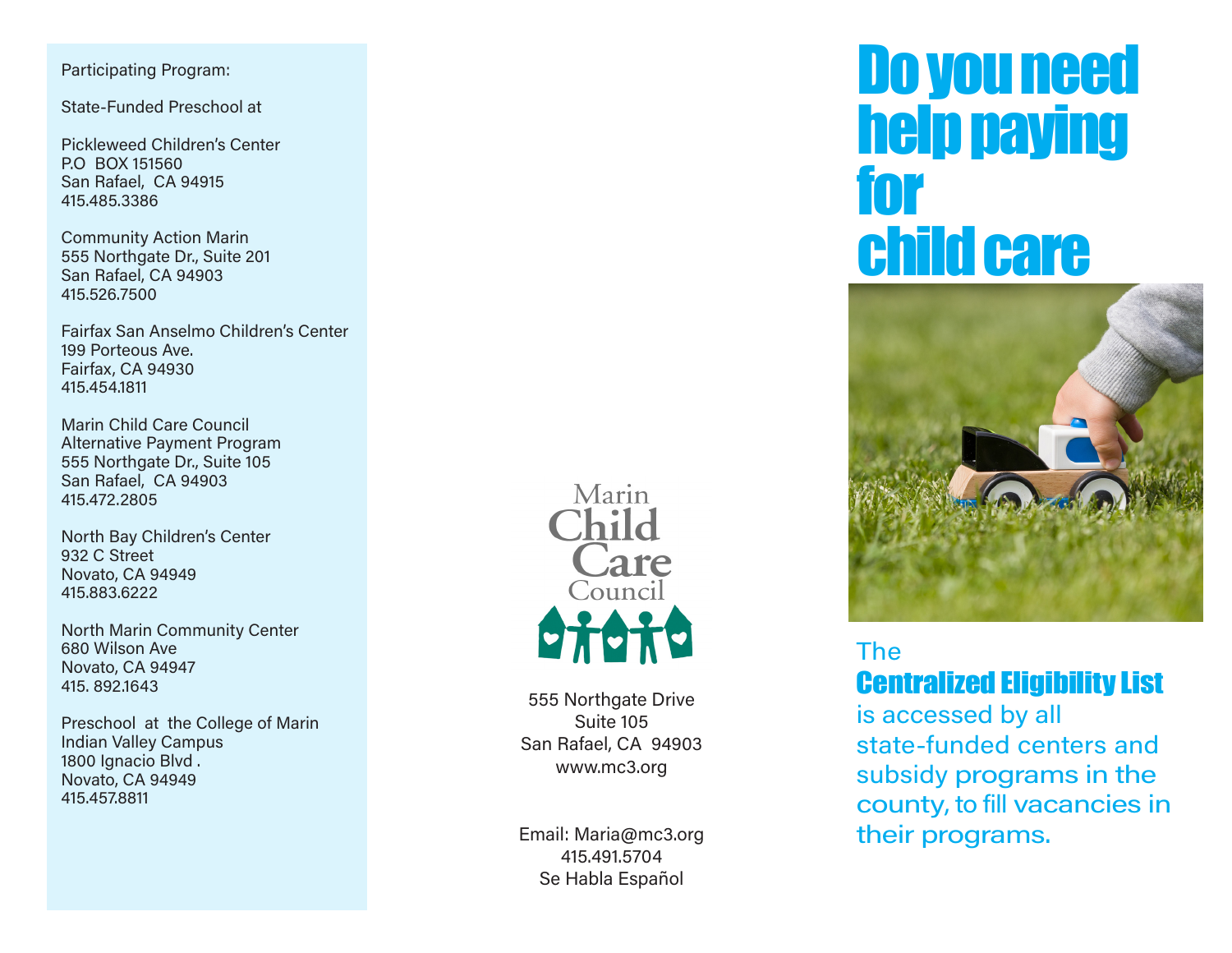#### WHAT IS THE CEL?

The Centralized Eligibility List (CEL) gives families access to subsidized child care programs through a single application. All agencies operating subsidized early care and education programs in Marin County use the same database to enroll families to their programs.

#### HOW DO I APPLY?

You will need to submit an application either online by visiting www.mc3.org or by requesting a paper application from MC3 at 415.472.1092 or contact any of the participating agencies.

For a complete list of participating agencies and their contact information, please see the reverse side of this page.

#### WHAT DOES SUBSIDIZED CHILD CARE MEAN?

The California Department of Education contracts with local agencies to help income eligible families pay for child care, depending on the families need. Maximum reimbursement is based on the state regional market rate.

#### WHEN WILL I BE CONTACTED FROM THE CEL?

You will be contacted when you are being considered for an available slot by the participating contractor or when Marin Child Care Council asks you to update your information to maintain your application on the waitlist( every six month) failure to respond will inactivate your application on the CEL database.

#### DO PROGRAMS OUTSIDE THE CEL OFFER SUBSIDIZED CHILD CARE?

Yes, while most programs that receive funding from the California Department of Education are required to participate in the CEL, some are not. Programs on college campuses (College of Marin), as well as Head Start programs keep their own lists for enrollment. Some centers provide some scholarships, and may keep waiting lists. There is also child care assistance for parents participating in CalWORKS,

Welfare-to-Work and some other programs.

For information about programs outside the CEL, to find a child care provider or for general information about quality child care, call the Marin Child Care Council at 415.472.1092.

#### HOW LONG IS THE WAIT?

The wait varies. Unfortunately, it is not possible for us to give you an approximate time.

#### PLACEMENT ON THE CENTRALIZED ELIGIBILITY LIST IS NOT A GUARANTEE OF SERVICES.

#### HOW DO I KNOW IF I AM ELIGIBLE FOR SUBSIDIZED CHILD CARE?

First, you have to meet income limits based on your family's size (see table).

The California Department of Education, Child Development Division, establishes a ranking scale based on income and family size. Second, you must have a need for child care, such as: employment, job seeking, school, vocational training, or an incapacity.

### QUALIFYING FAMILY SIZE AND INCOME LEVEL **LEVEL**

| <b>FAMILY</b> |            |                |                                       |  |
|---------------|------------|----------------|---------------------------------------|--|
|               | SIZE 1-2 3 | $\overline{A}$ | 5                                     |  |
|               |            |                | UP TO \$5,889 6,511 7,441 8,632 9,823 |  |

\*Amounts are based on total gross monthly income, before taxes and deductions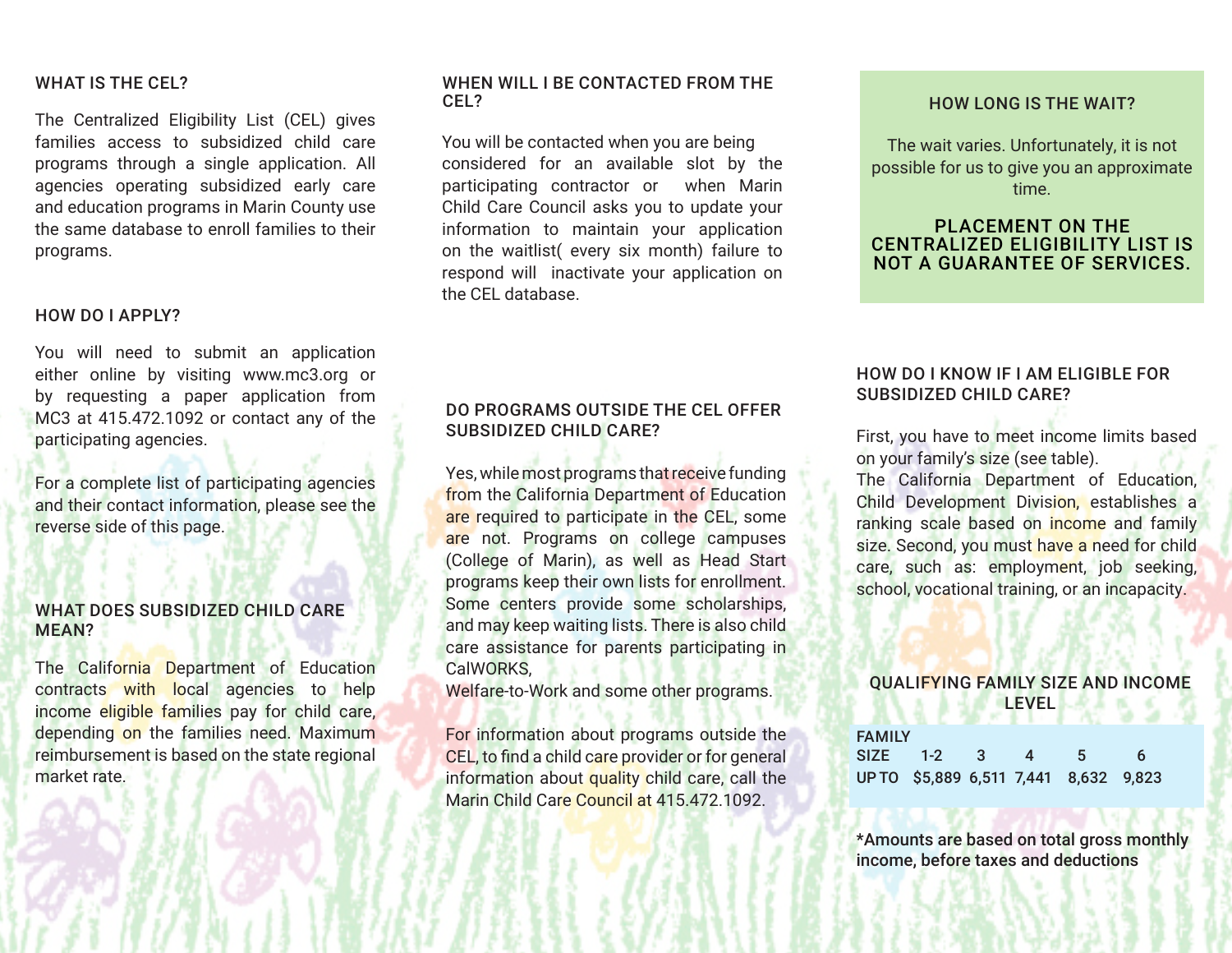Programas que participan en CEL:

State-Funded Preschool at

Pickleweed Children's Center P.O BOX 151560 San Rafael, CA 94915 415.485.3386

Community Action Marin 555 Northgate Dr., Suite 201 San Rafael, CA 94903 415.526.7500

Fairfax San Anselmo Children's Center 199 Porteous Ave. Fairfax, CA 94930 415.454.1811

Marin Child Care Council Alternative Payment Program 555 Northgate Dr., Suite 105 San Rafael, CA 94903 415.472.2805

North Bay Children's Center 932 C Street Novato, CA 94949 415.883.6222

North Marin Community Center 680 Wilson Ave Novato, CA 94947 415. 892.1643

Preschool at the College of Marin Indian Valley Campus 1800 Ignacio Blvd. Novato, CA 94949 415.457.8811



555 Northgate Drive Suite 105 San Rafael, CA 94903 www.mc3.org

Email: Maria@mc3.org 415.491.5704 Se Habla Español

# ¿Necesita Ayuda para Pagar por el Cuidado de sus hijos?



## **LISTA CENTRAL DE ELIGIBILIDAD**

Es la que acceden todos los centros financiados por el estado y los programas de subsidios en el condado, para cubrir las vacantes en sus programas.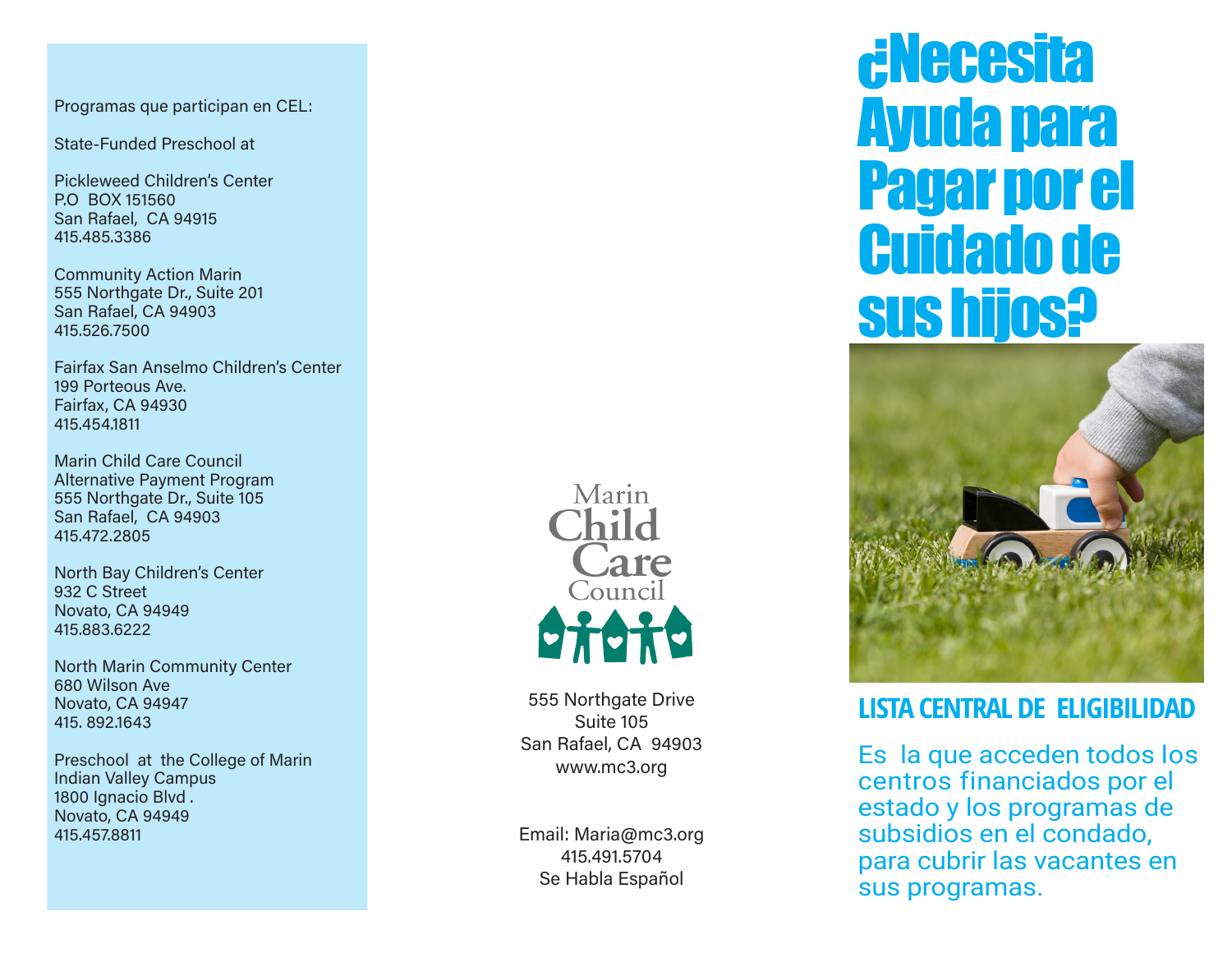#### ¿QUÉ ES LA LISTA CENTRAL DE ELEGIBILIDAD (CEL)?

La Lista de Elegibilidad Centralizada (CEL) les brinda a las familias acceso a muchos programas de cuidado infantil subsidiados a través de una sola aplicación. Todas las agencias que operan programas de cuidado y educación temprana subsidiados en el Condado de Marin usan la lista para inscribir a las familias en sus programas.

#### ¿ COMO PUEDO SOLICITAR AYUDA?

Necesita entregar una solicitud ya sea por medio del internet (visite nuestra página www. mc3.org), o puede llamar a mc3 415.472.1092, para pedir que se le envíe una solicitud por correo. También puede contactar cualquiera de los programas participantes del CEL. La lista de todos los programas que participan en el CEL se encuentran al reverso de este folleto.

#### ¿QUÉ ES EL CUIDADO INFANTIL SUBSIDIADO?

El Departamento de Educación de California tiene contratos con agencias locales para ayudar a las familias con una beca para pagar el cuidado infantil, según las necesidades de la familia. El reembolso máximo se basa en la tasa del mercado regional del estado.

#### ¿CUÁNDO SERÉ CONTACTADO/A PARA EL CEL?

Serás contactado por alguna agencia de subsidio con acceso a CEL cuando su aplicación sea considera para un puesto vacante o cuando Marin Child Care Council le pida que actualice su información para mantener su solicitud en la lista de espera (cada seis meses). La falta de no actualizar la información automáticamente desactivará su solicitud en la base de datos de CEL.

#### ¿EXISTEN PROGRAMAS QUE NO FORMAN PARTE DEL CEL Y QUE OFRECEN BECAS PARA CUIDADO INFANTIL?

Sí, mientras que la mayoría de los programas que reciben fondos del Departamento de Educación de California son requeridos el usar CEL, otros no. Programas en campus universitarios (College of Marin), o como programas de Head Start mantienen sus propias listas para la inscripción. Algunos centros ofrecen becas y pueden tener una lista de espera. También hay asistencia de cuidado infantil para los padres que participan en CalWORKS. Para obtener información sobre programas fuera del CEL, encontrar un proveedor de cuidado infantil o para obtener información general sobre el cuidado infantil de calidad, llame a un Consejero de Recursos y Referencias al Marin Child Care Council: 415.479.2273.

#### ¿ QUÉ TAN LARGA ES LA ESPERA?

desafortunadamente, no es posible darte un tiempo aproximado.

## A LISTA DEL CEL NO ES UNA GARANTÍA PARA SEVCIOS.

#### ¿CÓMO PUEDO SABER SI CALIFICO PARA RECIBIR UNA BECA PARA EL CUIDADO INFANTIL?

Primero, debe cumplir con los límites de ingresos según el tamaño de su familia (ver tabla abajo).

La división de desarrollo infantil del departamento de educación de california establece una escala de clasificación basada en los ingresos y el tamaño de la familia. En segundo lugar, debe tener una necesidad de cuidado infantil, como: empleo, búsqueda de trabajo, escuela, capacitación vocacional o incapacitado medicamente.

#### TABLA DE CLASIFICACIÓN

#### TAMAÑO DE

| FAMILIA 1-2 3 4 5 6                   |  |  |  |
|---------------------------------------|--|--|--|
| HASTA \$5,889 6,511 7,441 8,632 9,823 |  |  |  |

\*Las cantidades se basan en el ingreso bruto total mensual, antes de impuestos y deducciones.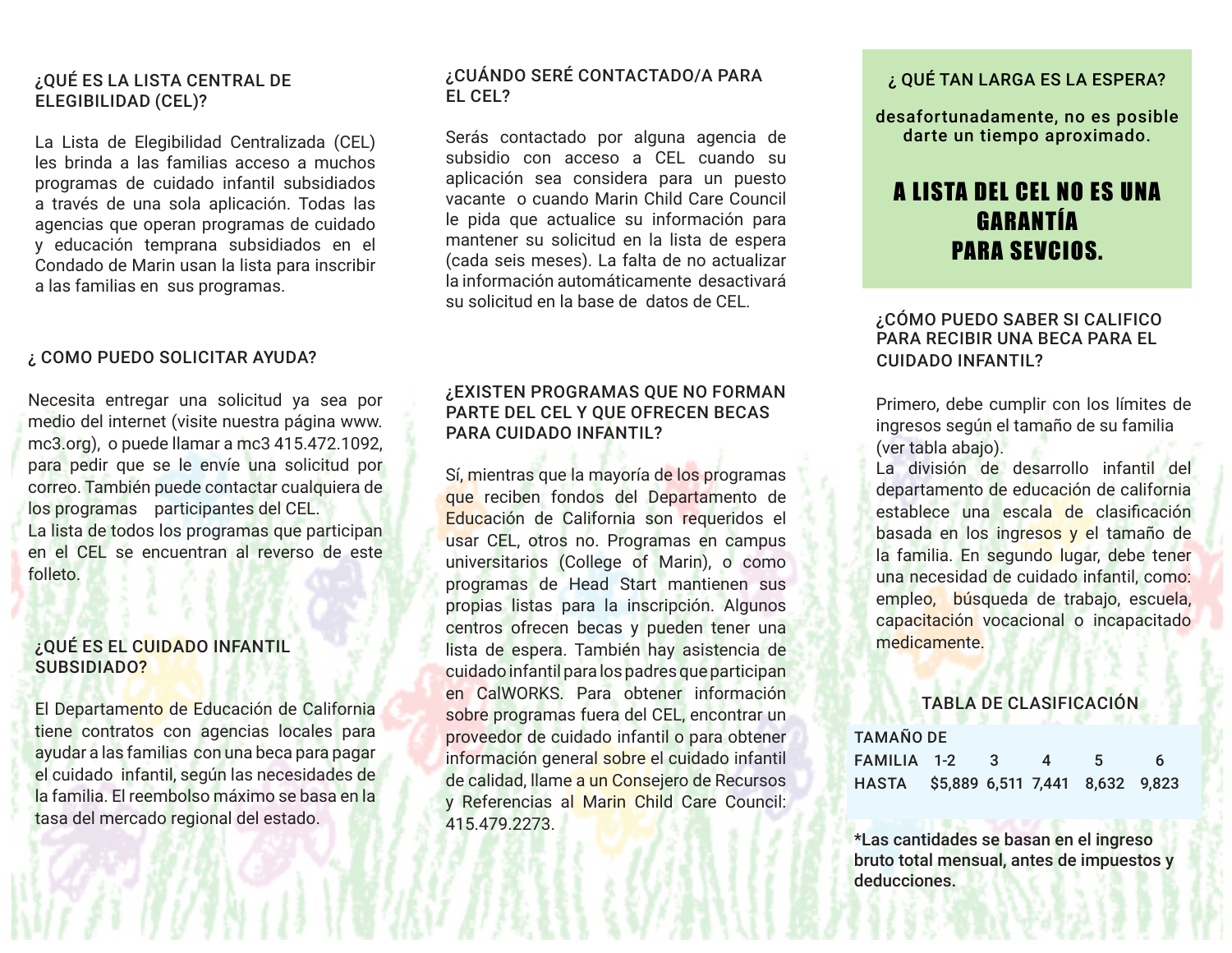## ROADMAP TO FINDING FUNDS FOR CHILD CARE IN MARIN COUNTY

## START HERE! If you receive CalWORKS



## OTHER OPTIONS FOR THOSE NOT RECEIVING CHILD CARE THROUGH CALWORKS

If you qualify for cash aid, you can apply for CalWORKS at 120 North Redwood Dr. in San Rafael (West Wing): 415.473.3460

If you or your spouse is a student or in vocational training, call 10,000 degrees to see if you qualify for childcare assistance: 415.459.4240

Apply for funding through the Marin County's Centralized Eligibility List (CEL) at Marin Child Care Council or online at www.mc3.org. The CEL is accessed by all state-funded centers and subsidy programs in the county to fill vacancies in their programs. If you would like to receive an application by mail call: 415.491.5704 or download the application online at www.mc3.org.

Try calling your local Parks and Recreations Department; they often have inexpensive rates for child care. Or call your local YMCA. They may have inexpensive rates and may have scholarships available.

## Advocate!

Talk to your employer, friends, neighbors, elected officials, about the need for child care funding in this state. As a parent your voice is important! For information on how to get involved in current advocacy efforts coordinated by Marin Child Care Council's Parent Voices program, or names and addresses of policy makers to write letters to; call us at: 415.491.5776.